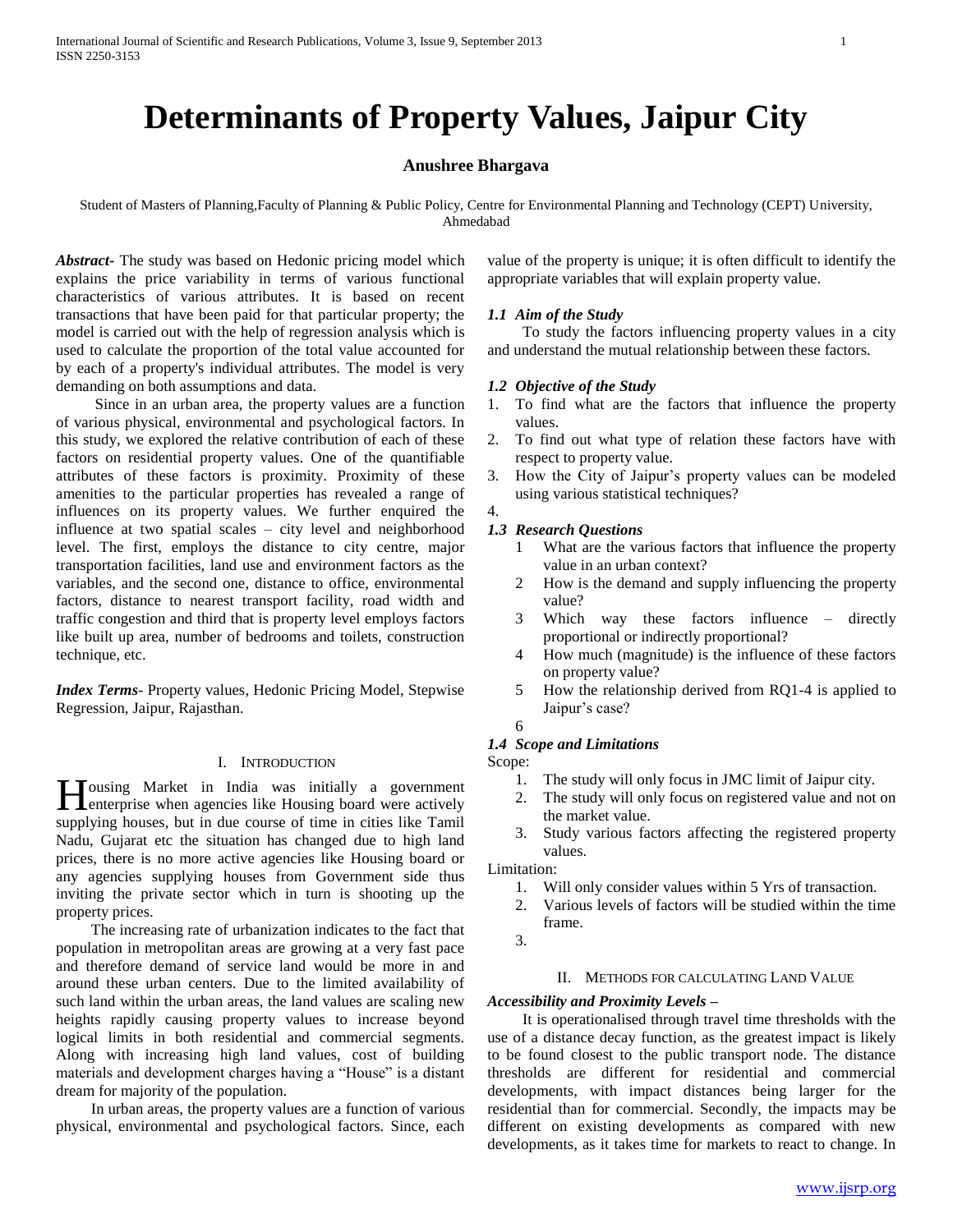addition, more than one location might have an accessibility improvement as a result of a transport investment.

# *Market Activity and Business Competitiveness Surveys:*

 Here the surveys are done to assess the property market, so it is important to take care while selecting the sample size and location, for the better accuracy, and then the sample selected can be used with other methods such as business interviews, focus groups discursion with stakeholders, attitudes to the investment, and in some cases local area surveys of speculative market.

#### *Qualitative analysis,*

 This method includes information that will help balancing the more quantitative economic information and model outputs. The analysis include accessibility mapping, proximity analysis which includes distance to local facilities and catchment areas for a range of activities. But the actual value of qualitative studies is in the interpretation of results and the resolution of attribution.

## *Descriptive Statistics-*

 It gives a cross sectional view on market condition in terms of property and land value effects, and these factors can be further cross tabulated with measures of change in travel and modal split to check whether there is a statistical relationship (e.g. a correlation analysis).

## *Regression analysis*

 It is an analysis technique for establishing a relationship between different sets of data. It is performed on the available information on property transactions where property price act as dependant variable and the attributes of physical and neighborhood characteristics act as independent variables. The results of the regression will than give us how much change in the property price will be because of these particular attributes.

## *Hedonic pricing,*

 Hedonic price theory assumes that property price is actually a combination of different physical and neighborhood characteristics and that the overall transaction price can thus be decomposed into the component (or "hedonic") prices of each attribute. The model is based on the recent prices that have been paid for the property, a regression analysis is used to calculate the contribution of each feature or attribute in the property value.

#### *Transactional analysis*

 This monitors the changes in property and land values from actual transactions for past few years. It is the time-series analysis of property and land values.

## *Projected ratable values*

 This method is based on growth assessment, which determines the way the market is likely to move in terms of yields, occupancy rates, the demand for different types of space, and the rents to be paid. This assessment is based on the knowledge of property and land market.

## *GIS mapping techniques,*

 ACCMAP is a GIS based software package that links the Ordnance Survey OSCAR base mapping of the road network

with a database of public transport information to give accessibility surfaces reflecting isochrones, which can be presented as changes over time.

# *Geographically Weighted regression (GWR)*

 The approaches to mapping the results of GWR have primarily employed an equal step classification and sequential no-hue color scheme for choropleth mapping of parameter estimates.

#### *Linear Structural Relation (LISREl),*

 It is a multivariate type of analysis for property values designed for addressing the measurement problems associated with current tests of the sources of property value. The model is for examining the relationship between property prices and hypothesized determinants of value. The model was developed by Joreskog and Goldbergen (1972) and is a multivariate factor analytic technique, consisting of two concurrent procedures. LISREL combines two procedures to derive estimate from the two models simultaneously. Firstly, the model is used to extract composite factors from sets of variable proxying for different hypothesized determinants of values and secondly, the model is used to estimate a linear relationship between property prices and extracted factors.

III. FACTORS AFFECTING VALUE OF A PROPERTY



**Figure 1: Determinants of Property Prices**

 The reaction of the man and the condition of environmental is not only a natural reaction, but also a regulatory action. Cities are a part of artificial environment where humans are formed.

 The physical environmental of a structure is formed by natural and structured elements where, natural environment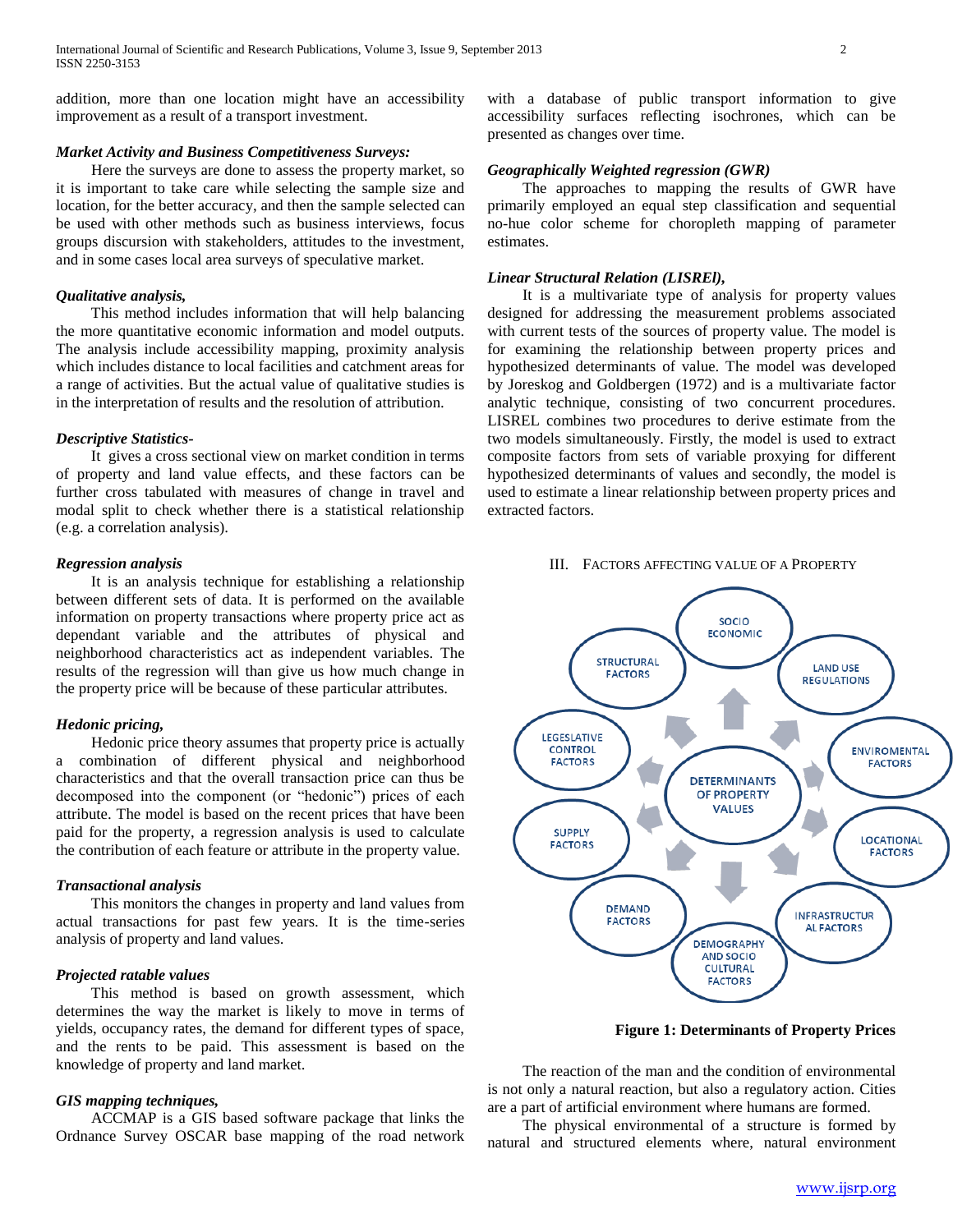elements are composed of elements like the city's sea, river, topographic structure, vegetation, air pollution and temperature. Nevertheless, built environment includes all the elements of the recreational areas, houses, working buildings, and the technical infrastructure connects all these different functions to each other. Housing lands is the most bulky elements of the built environment. In residential service areas and various networks which link them to each other forms the built environment and give a city a basic identity.

 The evaluation of a housing land cannot be only done by its structural properties but also have to be evaluated by physiologically with other urban and spatial of environment. It is very important to produce a healthy environment for human community both socially and psychologically.

 The value of a land is depended both on physical characteristics of a building but also on the built environment surrounds to that building. There are many variables associated with land that defined the value of that particular property such as the inner specificity of the housing, the unit of neighborliness the housing is included in, the distance of the housing land to the important centers and service areas in the city, the local characteristic of the neighborhood unit, the architectural and aesthetical structures and even the scenery factors, etc.

# *The Demand Factors*

 Like in any other product, demand and supply forces play a very important role in the valuation of a property. The demand factors could be influenced by many reasons. A change in demographic characteristics by in-migration could cause a big spurt in demand for housing and other facilities. Similarly, augmentation of paying capacity leads higher demand for land. The social factors include population growth or decline, changes in family sizes, typical ages, and attitudes toward law and order, prestige and education levels.

 Speculation is fallout of demand in the market. In anticipation of a particular advantage that a site might have after a particular amount of time due to infrastructural or location advantages, land values tend to be artificially raised. As a result supply of land is discouraged by increasing prices to unjustifiable limits.

## *The Supply Factors*

 Development authorities have been following a trend of large scale land acquisition and thereby controlling the land supply. This procedure popularly known as land banking is good to in a way because the authority is able to release developed land for market use. Unfortunately, the development authorities have miserably failed in this regard due to various reasons. According to development authority this scarcity happens because of the following reasons that is high development cost, Scarcity of developable land, Standards that have to be met do not reflect ground realities of affordability, administrative delays and political considerations

 This coupled with legal bottlenecks and inefficiency of government organizations are major reasons why supply of land is not being managed properly.

 Public private partnerships signifies a step in the right direction and it is imperative for public authorities to involve the private sector to share the burden of land provision otherwise the demand in the market creates abnormal price escalation.

 The corollary situation is also unwanted one where supply exceeds demand to such an extent that the development cost is not met in the sale and the authority runs at tremendous losses. In such a situation too, the developer tries to keep his plots vacant for a long period so that an artificial scarcity can be created.

## *Physical Infrastructure Advantages*

 Traditionally, areas having high infrastructural provision have higher land values. This goes for both the physical and social infrastructure provisions. Physical infrastructure would include power supply and its backup, Water supply, sewerage network, drainage network, Solid waste disposal, traffic and transport elements.

# *Social Infrastructure Advantages*

 The facility supplied to a property plays an important role and has maximum effect on the real estate's price. Usually the closer the land is to commercial centers or recognized vacation spots, the more expensive the land becomes. Therefore the Social infrastructure includes educational facilities, medical facilities, commercial facilities and institutional elements.

# *Location Advantages*

 The location of land is still considered one of the most important factors in deciding its value. Urban areas have primarily three land uses-activity areas, non-activity areas and transportation areas. Activity areas are employment centers where people use the transportation areas to come from nonactivity zones. The activity areas are most sought after because they provide opportunity for business. That is why property values are higher as we go towards the CBD area. Conversely, the areas which are in the vicinity of non preferable uses like drains, airports, railway lines, slums etc. are not preferred. Higher accessibility to work centers is a big factor affecting land values.

# *Transport Linkages*

 If location is a function of market linkages, then any adjustment in the cost or length of the linkages for a given parcel will alter its value. Improved transportation routes in cities have definitely changed the value of properties located near these routes.

- a) Accessibility to main road
- b) Nearness to bus transit system
- c) Distance to rail transit system
- d) Distance to Airport

## *Socio Economic Factors*

 People residing in the city fall prey to the social and economic transformations taking place in it. Due to variations in the political set up or due to legal or governmental forces particular areas face economic and social problems. All this might lead to distress sale thus making property values fall. Such factors are:

- a) Type and amount of taxation.
- b) Zoning and building laws, planning and restrictions.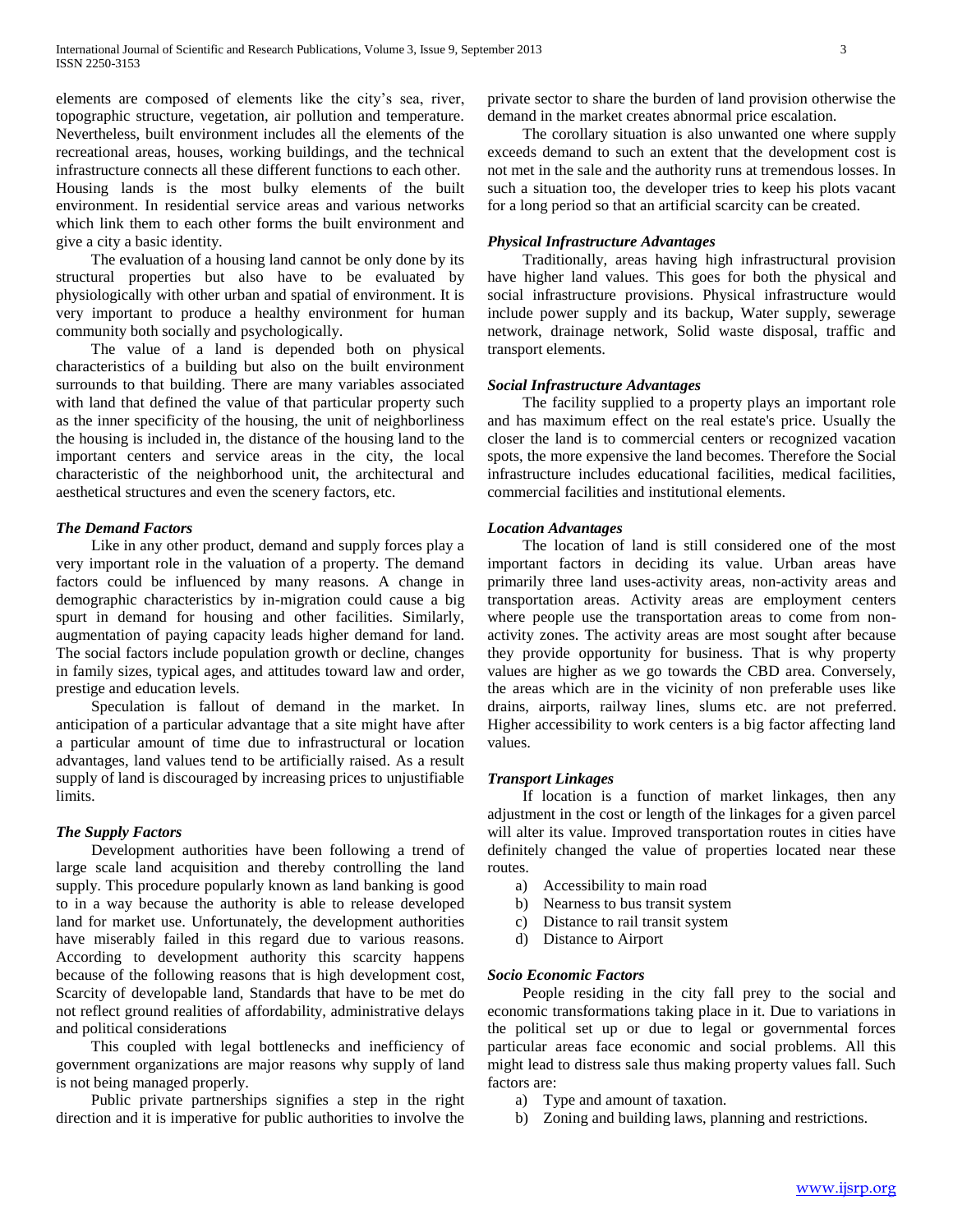# *Demography and socio cultural factors*

 Depending upon the distribution of population income and social class wise, land prices increase proportionately with income group (and higher social class). Thus these factors include:

- a) Population density and projected growth
- b) Demographic mix and resultant influence on property demand
- c) Socio cultural dynamics and influence on property class
- d) Nature of the residents: employment and social status, etc
- e) Presence of destitute in the neighborhood and the perceived menace
- f) Multi ethnic co-habitation and perceived social tension

# *Structural factors*

 Factors which are directly related to property are affecting the price of a property directly.

- a) Plot size.
- b) House size
- c) Built up area
- d) house size;
- e) Number of living room,
- f) Number of bedroom,
- g) Number of bathroom,
- h) Fireplaces,
- i) Garages;
- j) Age of structure;
- k) Other facilities available like garden, pool etc within.

# *Environmental factors*

 Environmental amenities such as air quality, level of noise in the neighborhood can be considered as resources with monetary value.

- a) Atmospheric pollution,
- b) Noise impact.
- c) Proximity to Residential area.
- d) Proximity to recreational ground and other landscape features.
- e) Surface water.

# *Land use regulations*

 The effect of a land-use regulation on property values can be positive or negative, whereas removing a land-use regulation from one property can be expected to have a positive effect.

- 1. Distance to industrial area
- 2. Distance to institutional area
- 3. Distance to commercial area
- 4. Nearness to other residential area

# *Legislative / Statutory Control Factors*

 The most influential sub-factors under this category are the various taxes relating to the sale, ownership and use of property, notably, Property Gains Tax Laws, municipality taxes and divergent tax rates (i.e. tax rates on service rates, electricity, water, telecommunications, etc). Planning controls were perceived to be the second most influential sub-factors influencing property values. (W. Britton 1989).

 Property Gains Tax Laws, municipality taxes, divergent tax rates ( tax rates on service rates, electricity, water, telecommunications etc

- a) Planning controls: Town planning / zoning and country planning act
- b) Legal requirements by the council, based on height restrictions, quality and class of residential property, etc
- c) Deregulation / Liberalization of property market, e.g. allowing foreign investors involvement in property business
- d) By laws pertaining to safety, healthy working conditions, fire equipment, etc
- e) Tenure of the property (Price of property is valuated in terms of the time of lease).
- f) Price paid on property on compulsory purchase (local authorities, statutory undertakings).
- g) Periodic valuation of residential property for taxation purposes.

 These Factors affect the market at different levels, say At City level, and neighborhood level and at property level respectively, and are further sub divided into aspects, which affects the values of a property at different levels under following heads because all aspects are not applicable at every level.

# *3.1 City Level*



## **Figure 2: Determinants of Property values at city level**

## *The Demand Factors*

 Like in any other product, demand and supply forces play a very important role in the valuation of a property. The demand factors could be influenced by many reasons. A change in demographic characteristics by in-migration could cause a big spurt in demand for housing and other facilities. Similarly, augmentation of paying capacity leads higher demand for land. The social factors include population growth or decline, changes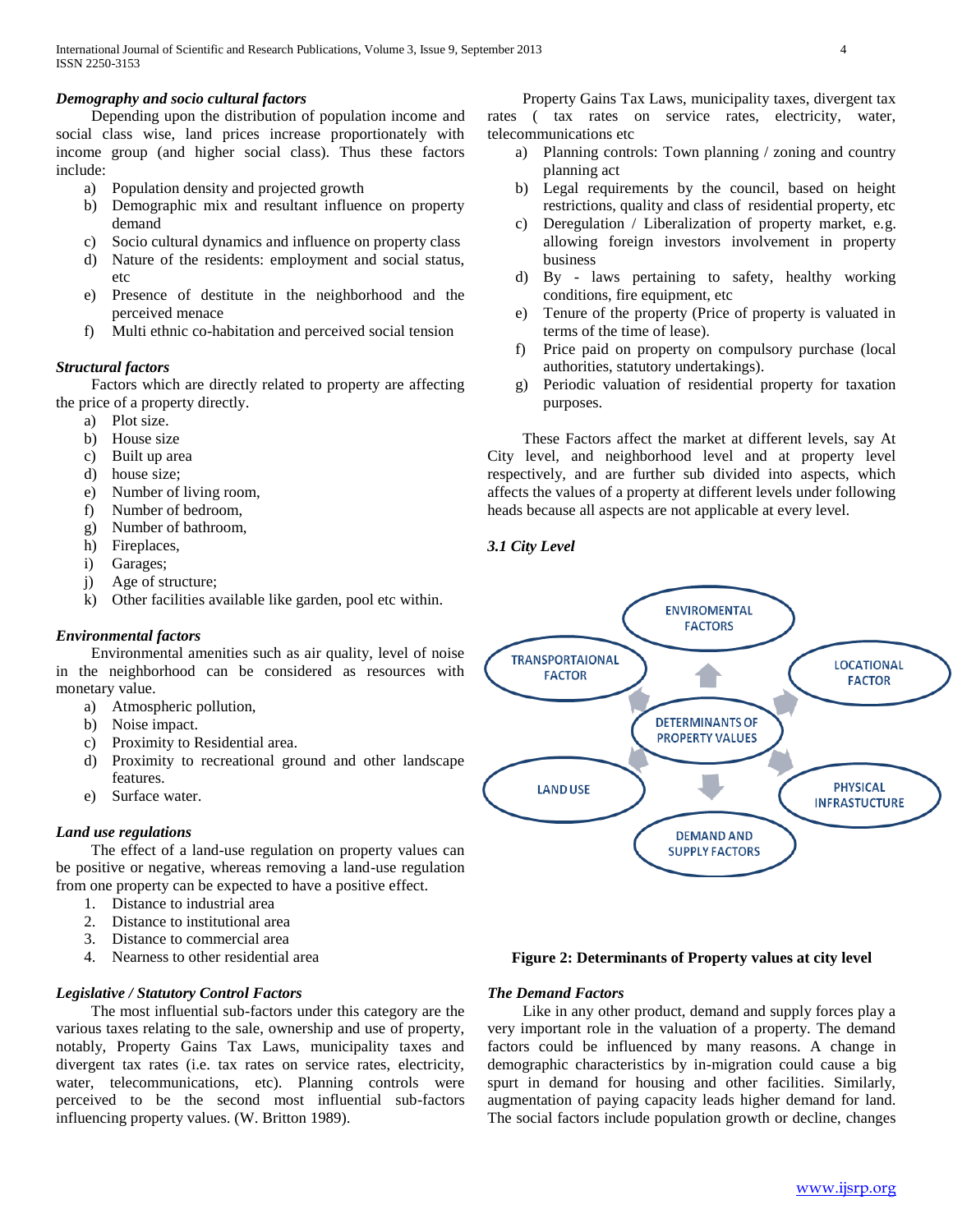in family sizes, typical ages, and attitudes toward law and order, prestige and education levels.

 Speculation is fallout of demand in the market. In anticipation of a particular advantage that a site might have after a particular amount of time due to infrastructural or location advantages, land values tend to be artificially raised. As a result supply of land is discouraged by increasing prices to unjustifiable limits.

# *Environmental factors*

 Property values are influenced by the environmental factors in a big way. Human being behaviors are not neutral to the environment surroundings for the simple reason that they adjust their quality of life and living according to the location and the environmental conditions of a particular area. These living conditions and quality of life determine and affect the real estate market. This also envisages the quality of social circle that crops out in a particular area. Greenery and landscape, water level condition, noise pollution are few factors which govern a property price in a given area.

#### *Land use regulations*

 The effect of a land-use regulation on property values can be positive or negative, whereas removing a land-use regulation from one property can be expected to have a positive effect. Indeed, many land use regulations actually increase property values by creating positive "amenity effects" and "scarcity effects."

#### *Location Advantages*

 The location of land is still considered one of the most important factors in deciding its value. Urban areas have primarily three land uses-activity areas, non-activity areas and transportation areas. Activity areas are employment centers where people use the transportation areas to come from nonactivity zones. The activity areas are most sought after because they provide opportunity for business. That is why property values are higher as we go towards the CBD area. Conversely, the areas which are in the vicinity of non preferable uses like drains, airports, railway lines, slums etc. are not preferred. Higher accessibility to work centers is a big factor affecting land values.

# *Transport Linkages*

 If location is a function of market linkages, then any adjustment in the cost or length of the linkages for a given parcel will alter its value. Improved transportation routes in cities have definitely changed the value of properties located near these routes.

# *3.2 Neighborhood Level*



**Figure 2: Determinants of Property values at neighborhood level**

#### *Environmental Factors:*

 Property values are influenced by the environmental factors in a big way. Human being behaviors are not neutral to the environment surroundings for the simple reason that they adjust their quality of life and living according to the location and the environmental conditions of a particular area. These living conditions and quality of life determine and affect the real estate market. This also envisages the quality of social circle that crops out in a particular area. Greenery and landscape, water level condition, noise pollution are few factors which govern a property price in a given area.

#### *Social Infrastructure:*

 Traditionally, areas having high infrastructural provision have higher land values. This goes for both the physical and social infrastructure provisions. Social infrastructure includes educational, medical, commercial and institutional elements which are essential for a better quality life.

#### *Location Factors:*

 Plots situated in the city and nearer to the work place will be more valuable as compared to plots in the suburbs and further from the work place. Distance to workplace also affects the price of a property, as the distance travelled to work is less the properties within an easy approachable distance will fetch more value that property which is far from the work place. As it reduced the time travelled by the commuters and traffic can be reduced as people would prefer to walk to their work places considering the health and environmental aspects.

## *Transportation Factors:*

 Location is within easy reach of, bus station or other means of transport is preferred by the tenants and they are usually prepared to pay higher rents as compared to similar premises situated away from the bus station in spite of the fact that there is disturbance at regular intervals and the premises are devoid of peaceful atmosphere at night.

 If location is a function of market linkages, then any adjustment in the cost or length of the linkages for a given parcel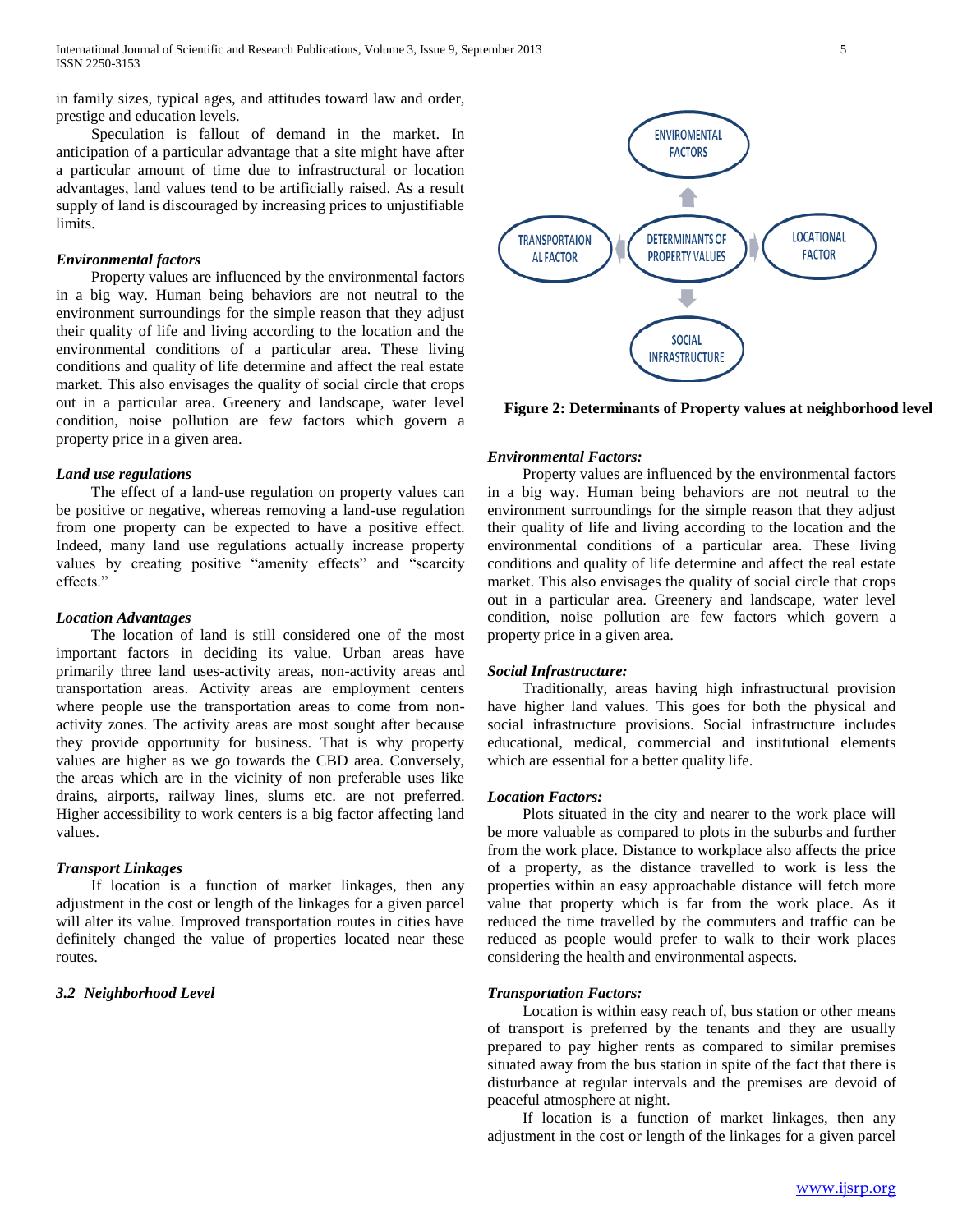will alter its value. Improved transportation routes in cities have definitely changed the value of properties located near these routes. The changes in transportation routes have changed the effective cost of getting particular market, so land which was far from the CBD now commands a higher rent because of improved access to the market.

# *3.3 Property Level*



**Figure 3: Determinants of Property Values at property level**

# *Physical Infrastructure*

 Traditionally, areas having high infrastructural provision have higher land values. Here Physical infrastructure would include availability of amenities and facilities such as power supply and its backup, water supply, sewerage network, drainage network, solid waste disposal and traffic and transport elements.

## *Structural Factors*

 Factors such as Plot size ; house size and built up area affects the property price the most followed by; house size; number of living room, bedroom, bathroom, fireplaces, garages; age of structure; other facilities available like garden, pool etc within .

# *Legislative Control Regulations*

 The most influential sub-factors under this category are the various taxes relating to the sale, ownership and use of property, notably, Property Gains Tax Laws, municipality taxes and divergent tax rates (i.e. tax rates on service rates, electricity, water, telecommunications, etc). Planning controls were perceived to be the second most influential sub-factors influencing property values. (W. Britton 1989).

# IV. METHODOLOGY

 The methodology of the study can be divided into 2 parts: Primary data collection, Secondary research and Empirical research. Secondary research comprised of articles by various publications, books along with web search and data from various agencies, valuers and real estate agents.

 To study the trend of housing and transaction taking place in Jaipur Housing market there was various data collected from Registration and stamping department and from valuers, brokers and Real estate agents.

 Firstly, Past 5 yrs transaction was seen to get an idea about the trend of the city. The transactions studied are the transaction registered with Revenue department from 01-01-2007 to 31-12- 2012. Since the study covers the changes in the land market for last 5 years.

 Secondly collected were the DLC rates for all the DLC zone of the Respective Sub Registrar zone of the Jaipur city.

 Thirdly collected was the Market value of the property**,** the actual price on which the transaction happens of a particular property. Usually this market value is very high as compared to the DLC rates available. This was collected from the various real estate brokers and a valuer available is that particular zone.

 Once the secondary data was collected observations were made with reference to the prevailing values of the properties and market conditions. Factors were identified within the undertaken case studies through physical survey, where as recent property trends within Jaipur city and significance of identified factors are concluded from the replies of valuers and builders. This study is carried out at three levels.

- 1. Property Level
- 2. Neighborhood Level
- 3. City Level

 The plan of action for the primary data collection happened in following manner:

- 1. Preparation of questionnaire.
- 2. Sampling.



**Figure 4: Map showing SR Boundaries and DLC Boundaries of** *Jaipur city.*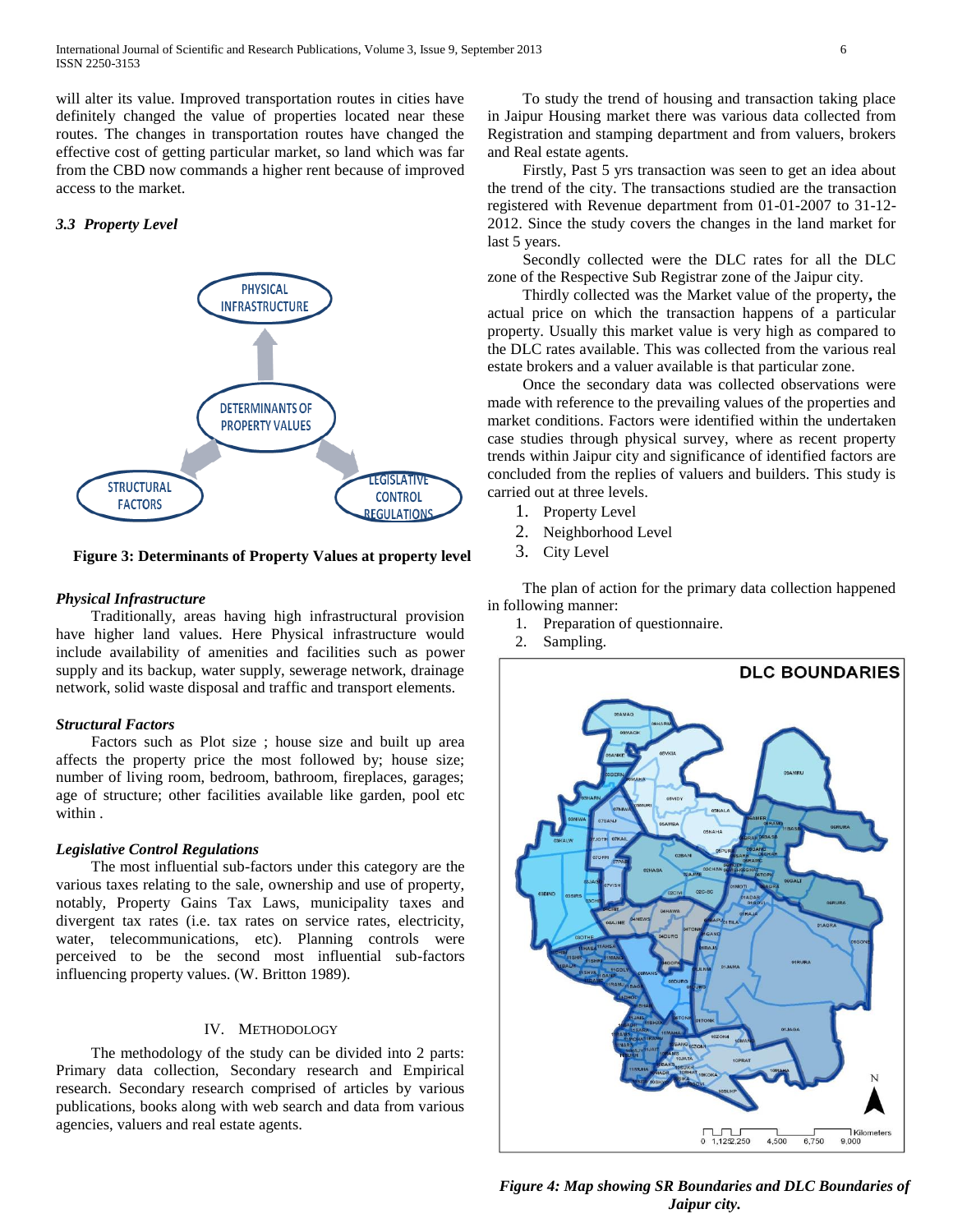The sampling started with identifying and selecting of samples where 3 samples each from every



**Figure 3: Map Showing Samples within the JMC Limit**

| <b>SR</b> Zone         | Area SQ.Km | No. of DLC     |
|------------------------|------------|----------------|
| Jaipur 1               | 98.93      | 16             |
| Jaipur 2               | 28.49      | 6              |
| Jaipur 3               | 42.31      | 9              |
| Jaipur 4               | 22.41      | 7              |
| Jaipur 5               | 38.37      | 8              |
| Jaipur 6               | 40.83      | 16             |
| Jaipur 7               | 16.22      | $\overline{7}$ |
| Jaipur 8               | 18.24      | 3              |
| Amer                   | 33.03      | 5              |
| Sanganear 1            | 28.19      | 17             |
| Sanganear <sub>2</sub> | 27.06      | 31             |
| Total                  | 394.08     | 125            |

*Table 2: Total DLC in each SR Zone*

 DLC zone were selected based upon the following considerations.

- The surveyed property should lie within the JMC limit.
- b) The transaction of the surveyed property should have taken place in past 5 yrs.
- c) The property should be a built property rather than a barren land.
- 3. Execution of data collected.
- 4. Preliminary Data analysis.

For the computation of data following steps were followed:

- To start with the process firstly we have descriptive statistics analysis for all the factors and the one which doesn't show appropriate result are not considered
- Once the data is cleaned, the averages of each DLC were taken for all the factors and a new data was formed for the aggregated data.

This Data was further used for analysis at all the levels,

# *4.1 Tools for Analysis*

There were two type of method used for analysis

# **Correlation analysis**

 It is performed and based on the co-efficient value the factors are grouped. The factors having co-efficient less than 0.05 are discarded. Through a correlation analysis an attempt is made to understand the relationship between the various factors and their influence on the property values. The basic objective of this exercise is to find out what are the other parameters which affect the residential property values across the city. The exercise is done to see which variables are significant and which are not, and the one which are significant are positively significant or negatively.

# **Step wise Regression**

 Once the significant variables are identified, a stepwise regression will be carried out on entire data set. Considering Property values as dependent variable (Y) and all the factors as independent variables (X).Stepwise regression when carried out in SPSS program, it removes the non significant variables automatically at the first stage and further subdivide the variables in to models that give the best fit result and hence a model with maximum number of significant variable with high  $R^2$  value is achieved. This process is carried out for the dataset of both neighborhood and city level, to achieve significant results.

## V. DATA COLLECTION

 Housing in India has traditionally been the activity of private enterprise. The increasing rate of urbanization indicates to the fact that population in metropolitan areas are growing at a very fast pace and therefore demand of service land would be more in and around these urban centers. Due to the limited availability of such land within the urban areas, the land prices are scaling new heights rapidly causing property values to increase beyond logical limits in both residential and commercial segments. Along with sky rocketing land values, cost of building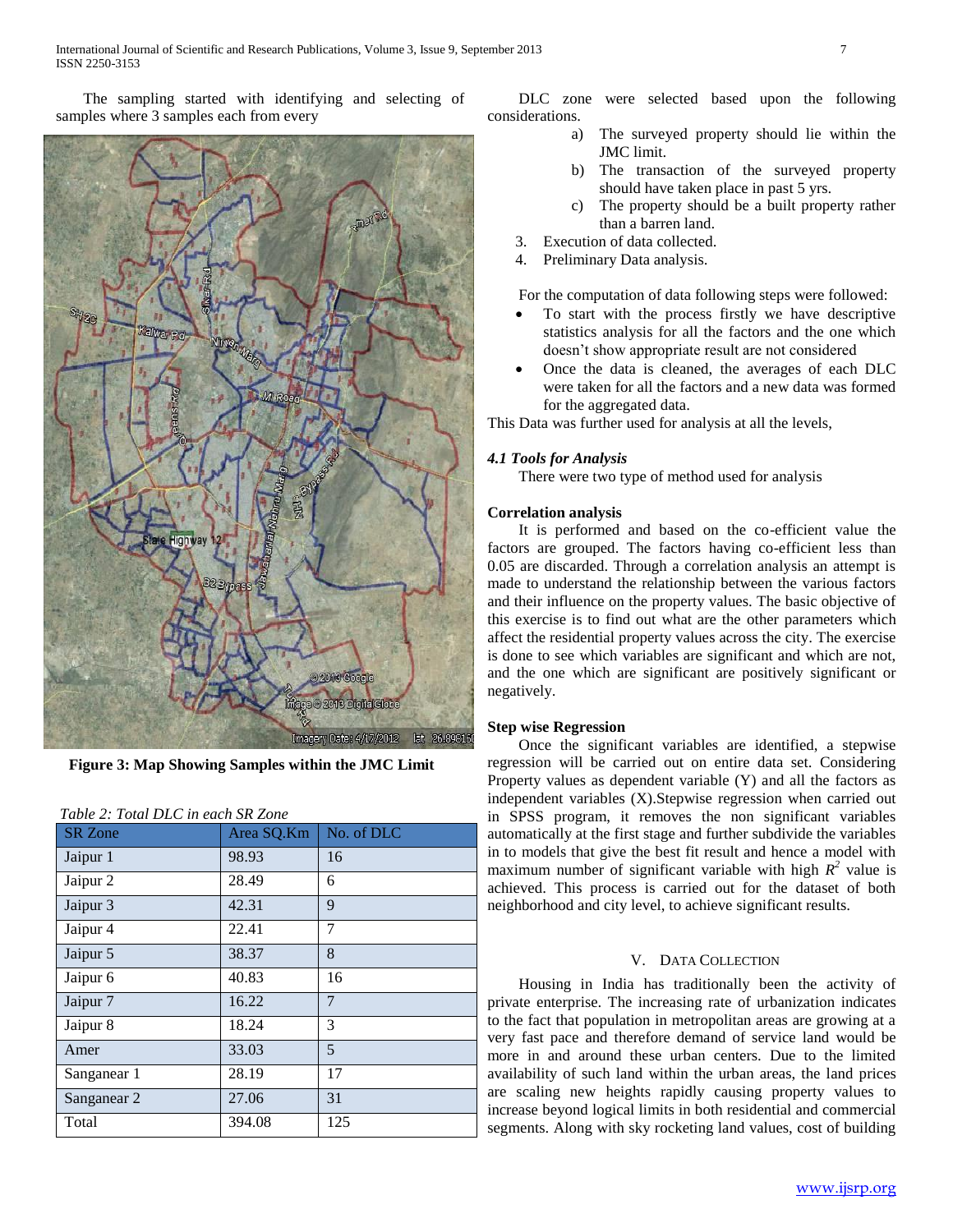materials and development charges of planning agencies have also raised alarmingly making "House" a dream for majority of population.

 The methodology of the study can be divided into 2 parts: Primary data collection, Secondary research and Empirical research. Secondary research comprised of articles by various publications, books along with web search and data from various agencies, valuers and real estate agents.

 The objective of this thesis is to find factors that affect residential property at property level and any distance-related externality effects of residential property values of neighborhoods and city level with in the Jaipur Municipal Limit in Jaipur city.

This chapter deals with the major findings derived from the undertaken case studies. The total chapter explains the process of data collection and selection of major indicators affecting property values.

# **5.1. Property Transactions**

 To study the trend of housing and transaction taking place in Jaipur Housing market there was various data collected from Registration and stamping department and from valuers, brokers and Real estate agents.

# *5.2. SR Transactions*

 Firstly, Past 5 yrs transaction was seen to get an idea about the trend of the city.

 In Jaipur any one can register his/her document anywhere in the city i.e. a person having property in the zone , say Jaipur –VII can register his/her property with Jaipur-I.

|                 | Table 2: Total transaction of each SR zone in 2012 |            |                 |      |       |                 |      |                 |      |             |             |
|-----------------|----------------------------------------------------|------------|-----------------|------|-------|-----------------|------|-----------------|------|-------------|-------------|
|                 | SR <sub>1</sub>                                    | <b>SR2</b> | SR <sub>3</sub> | SR4  | SR5   | SR <sub>6</sub> | SR7  | SR <sub>8</sub> | SR9  | <b>SR10</b> | <b>SR11</b> |
| SR1             | 6.84                                               | 1.14       | 0.04            | 1.16 | 2.03  | 0.75            | 0.08 | 0.77            | 0.02 | 0.31        | 0.16        |
| SR <sub>2</sub> | 0.13                                               | 9.80       | 0.07            | 0.08 | 1.11  | 0.32            | 0.06 | 0.03            | 0.00 | 0.01        | 0.01        |
| SR <sub>3</sub> | 0.64                                               | 1.76       | 7.67            | 0.42 | 3.84  | 0.15            | 2.59 | 0.34            | 0.03 | 0.08        | 0.07        |
| SR4             | 0.63                                               | 1.06       | 0.08            | 3.04 | 1.63  | 0.22            | 0.65 | 0.47            | 0.01 | 0.06        | 0.03        |
| SR5             | 0.17                                               | 0.89       | 0.35            | 0.04 | 27.11 | 0.30            | 0.08 | 0.04            | 0.02 | 0.00        | 0.01        |
| SR <sub>6</sub> | 0.49                                               | 0.72       | 0.05            | 0.13 | 1.62  | 3.51            | 0.01 | 0.04            | 0.22 | 0.01        | 0.01        |
| SR7             | 0.23                                               | 0.81       | 1.23            | 0.14 | 1.47  | 0.13            | 2.52 | 0.08            | 0.01 | 0.02        | 0.01        |
| SR <sub>8</sub> | 0.17                                               | 0.18       | 0.01            | 0.10 | 0.31  | 0.09            | 0.02 | 3.19            | 0.01 | 0.08        | 0.03        |
| SR <sub>9</sub> | 0.45                                               | 0.52       | 2.02            | 0.08 | 1.74  | 0.14            | 0.12 | 0.08            | 6.98 | 0.02        | 0.01        |
| <b>SR10</b>     | 4.23                                               | 0.91       | 0.07            | 1.33 | 1.84  | 0.44            | 0.19 | 1.71            | 0.04 | 11.90       | 3.23        |
| <b>SR11</b>     | 1.14                                               | 0.88       | 0.22            | 0.55 | 1.56  | 0.16            | 1.80 | 2.40            | 0.01 | 1.63        | 4.45        |
| <b>Total</b>    | 15.12                                              | 18.67      | 11.81           | 7.07 | 44.27 | 6.20            | 8.11 | 9.15            | 7.37 | 14.12       | 8.00        |

 That is the reason of many places having very high land registration of other places outside the jurisdiction of that revenue office, eg. Jaipur- V has maximum registrations and majority of them are outside area, only because it is centrally

located and many unseen reasons. Similarly with Jaipur – II and Jaipur –  $I$ .

 The transactions studied are registrations with Revenue department from 01-01-2007 to 31-12-2012. Since the study covers the changes in the land market for last 5 years.

*Table 3: Last Five year transactions in each SR's( In Thousands)*

|                   | 2007  | 2008  | 2009  | 2010  | 2011  | 2012  |
|-------------------|-------|-------|-------|-------|-------|-------|
| SR <sub>1</sub>   | 9.39  | 9.08  | 7.91  | 9.20  | 10.68 | 13.31 |
| SR <sub>2</sub>   | 3.53  | 3.88  | 2.52  | 2.61  | 2.55  | 11.61 |
| SR <sub>3</sub>   | 10.17 | 7.97  | 6.99  | 9.01  | 11.46 | 17.59 |
| SR4               | 5.12  | 5.52  | 3.88  | 5.03  | 5.94  | 7.88  |
| SR5               | 8.46  | 10.55 | 4.86  | 6.11  | 6.17  | 29.00 |
| SR <sub>6</sub>   | 4.05  | 4.24  | 3.82  | 4.41  | 5.07  | 6.81  |
| SR7               | 5.59  | 4.13  | 3.48  | 4.57  | 4.76  | 6.63  |
| SR <sub>8</sub>   | 4.87  | 3.55  | 3.14  | 4.39  | 3.46  | 4.18  |
| Amer              | 8.51  | 6.94  | 6.07  | 6.87  | 4.97  | 12.15 |
| <b>Sanganer 1</b> | 11.50 | 11.87 | 12.56 | 15.92 | 18.90 | 25.91 |
| <b>Sanganer 2</b> | 7.08  | 6.84  | 7.00  | 10.08 | 11.21 | 14.79 |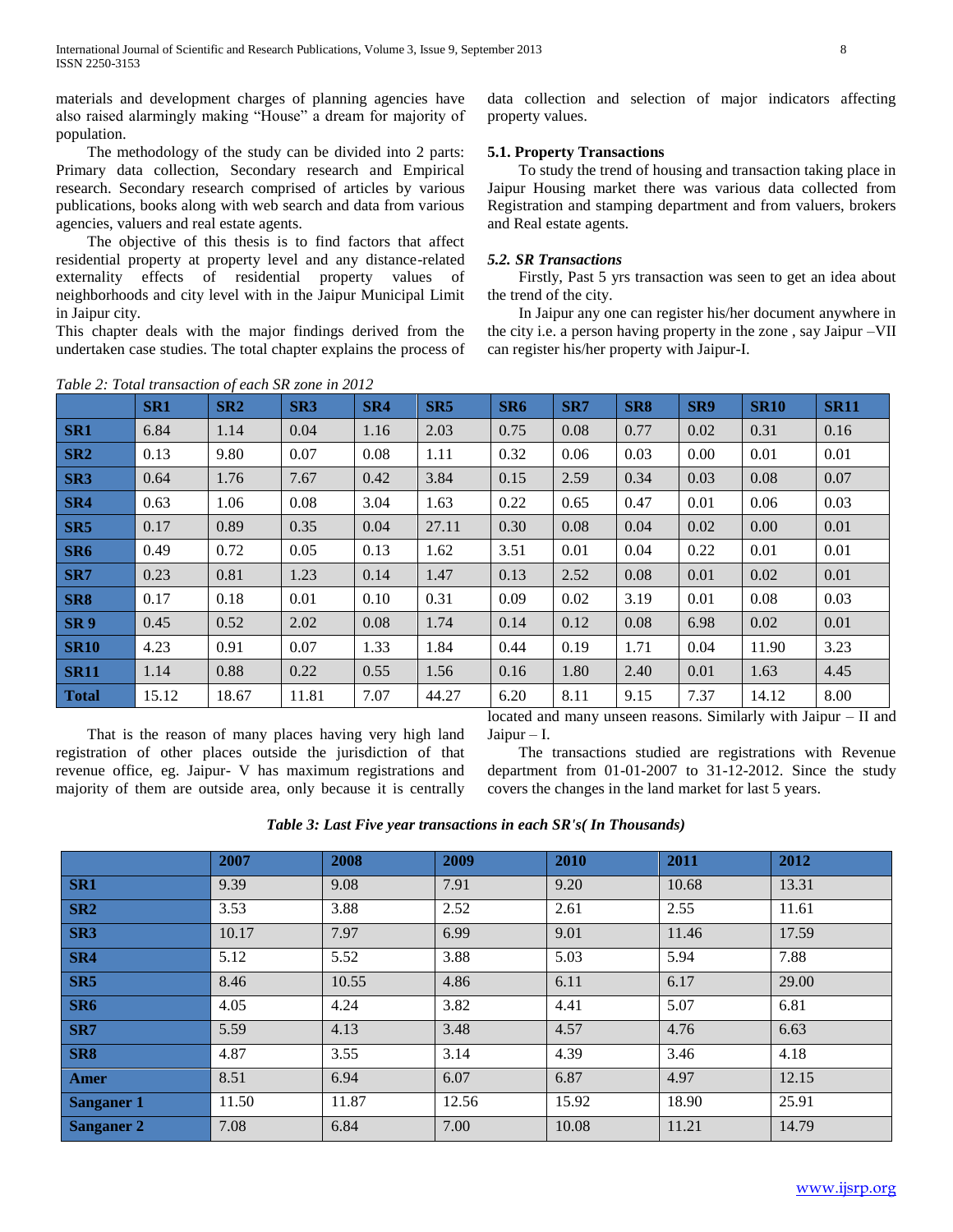The land registration are more in the peripheral areas of Jaipur i.e. Sanganer–I which itself has more than double of the second highest land registration area. Also the area under the jurisdiction is more.

Jaipur – V and Sanganer – I am areas having more transactions during the last 5 years. These areas include the major roads i.e. Area around Ajmer Road, Kalawar Road and Sikar Road in the west of the city (Jaipur – III) and Jagatpura and Sanganer on Tonk Road (Sanganer –I and II) on the South periphery of the city. This is also because they are the recently released land by the department, so a little cheap with more availability.

 There are comparatively less land transactions on the north and east of the city due to physical barriers restricting the growth than the west and south periphery.

# *5.3. DLC Rates and Market Price*

 **'DLC (District level committee) Rates ',** is the land valuation rate which is based on the average rates laid down by the District level committee (DLC) for registration of sale deeds under stamps and registration act.

 The maps below shows the variation of the DLC rates in the DLC zone. The maximum value among the maximum value of each DLC zone is in JLN Marg and Tonk road zone of Jaipur-I where as minimum value in the minimum range is in Jaisinghpura of sanganear II.



**Figure 5: Maximum DLC Rates**



**Figure 6: Minimum DLC Rates**

 Thirdly collected was the **Market value** of the property**,**  the actual price on which the transaction happens of a particular property. Usually this market value is very high as compared to the DLC rates available. This was collected from the various real estate brokers and a valuer available is that particular zone.

 The map below shows the maximum and minimum market value range with a given DLC zone. The DLC having the minimum value in the minimum value range is in Nala area DLC of Jaipur V region whereas the maximum value in the maximum range is of JLN Marg of Jaipur I zone.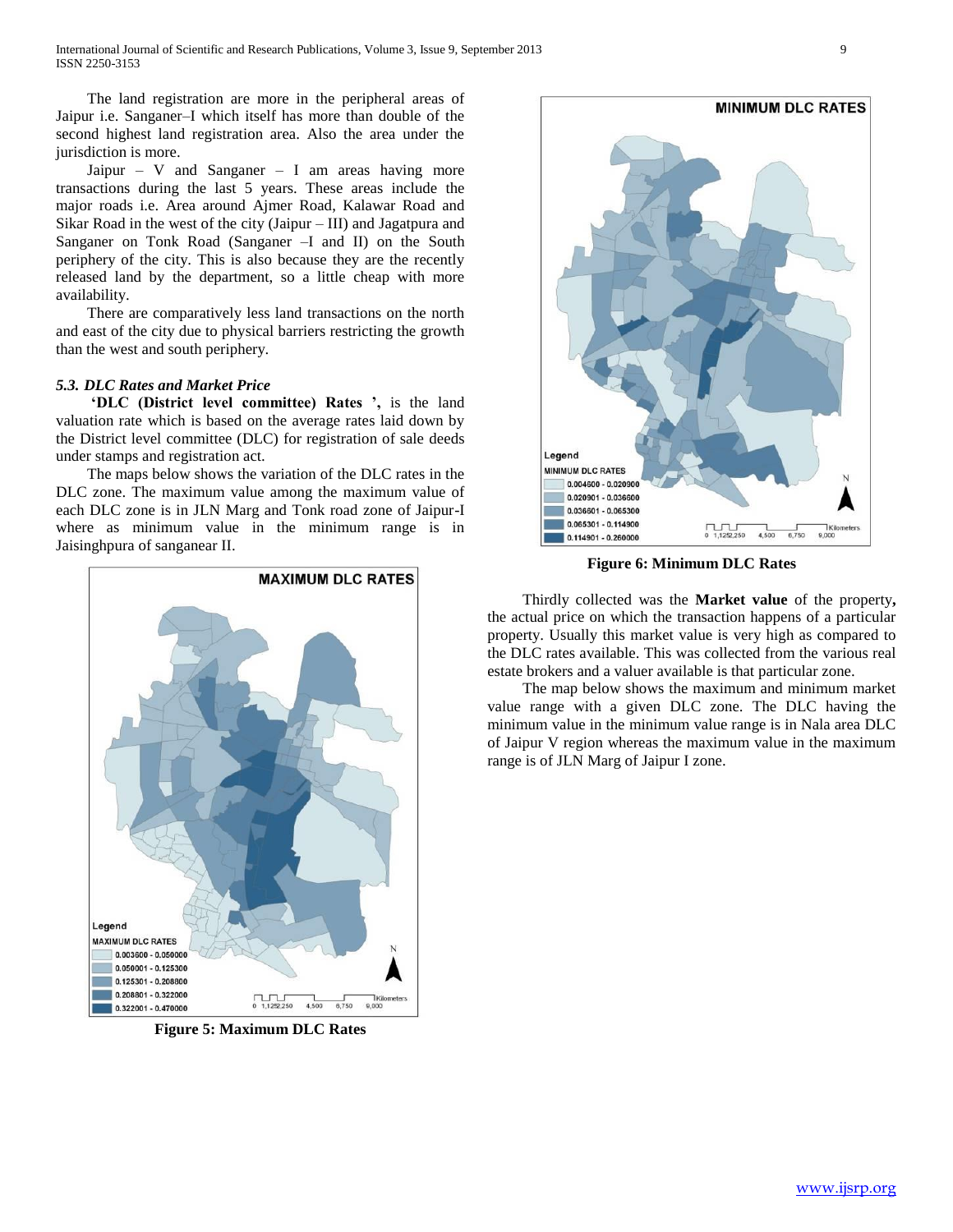

**Figure 7: Minimum Market Rates**



**Figure 8: Maximum Market Rates**

# *5.4 DLC Rates Vs Market Value*

 TheDLC rates are an essential guideline for the assessment of the calculation of stamp duty. The Stamp Duty and Registration Fees are to be valued on the prescribed market rates as per the provisions of the relevant Act/Rules and Departmental instructions. The non-compliance of the relevant Act/Rules and Departmental instructions by the SRs resulted in short levy of Stamp Duty and Registration Fees.

 Stamp Duty is payable at the time of transfer agreement according to the DLC Rates. In this document price of each land

is decided by revenue department of state government depending on its Location. Stamp Duty is the fixed percentage of tax payable to the government on registration of each property ownership transaction.

| <b>Table 4: Market price Vs DLC Rates</b> |  |  |  |  |
|-------------------------------------------|--|--|--|--|
|-------------------------------------------|--|--|--|--|

| <b>SR</b> Zones | Market Price Vs DLC Price |
|-----------------|---------------------------|
| $SR-1$          | 4.64                      |
| $SR-2$          | 4.92                      |
| $SR-3$          | 5.51                      |
| $SR-4$          | 5.31                      |
| $SR-5$          | 4.38                      |
| $SR-6$          | 4.78                      |
| $SR-7$          | 3.55                      |
| $SR-8$          | 5.64                      |
| $SR-9$          | 3.58                      |
| $SR-10$         | 8.92                      |
| $SR-11$         | 8.82                      |

#### 5.5 Inference

 As the comparison table (Annexure1) above shows that prevailing market rates as well as market rates of 2012 are 6 times higher than the DLC Rates with maximum variation seen in Peripheral areas such as SR-10 and SR-11 because the growth is in that particular direction of the city rather than Amer which is also in periphery but is restricted by mountains. The DLC 2012, made effective from 01-04-2012 which was prepared as on market situation of 2011.Hence, DLC still needs to be updated to get exact current market prices of the property. With the latest computer technology it is possible to come to very close to realistic price of each and every plot of land within identified value zone, which will help to make the new and updated DLC Rates very scientific and simple in use and will not burden the end user.

## VI. ANALYSIS

 A qualitative and quantitative analysis is done from the data collected in the following areas:

 • Identifying the factors that have major positive and negative impact on the value of the property.

• Computing price variation for under taken case studies

• To find out significant effect of each factor on the value of the property at:

Neighborhood Level City Level

*Statistical Analysis of Property Values*

#### **6.1. Neighborhood Level**

 Statistical methodology: Stepwise Linear Regression Analysis.

Dependent variable: Property Price in Rs./Sq.mt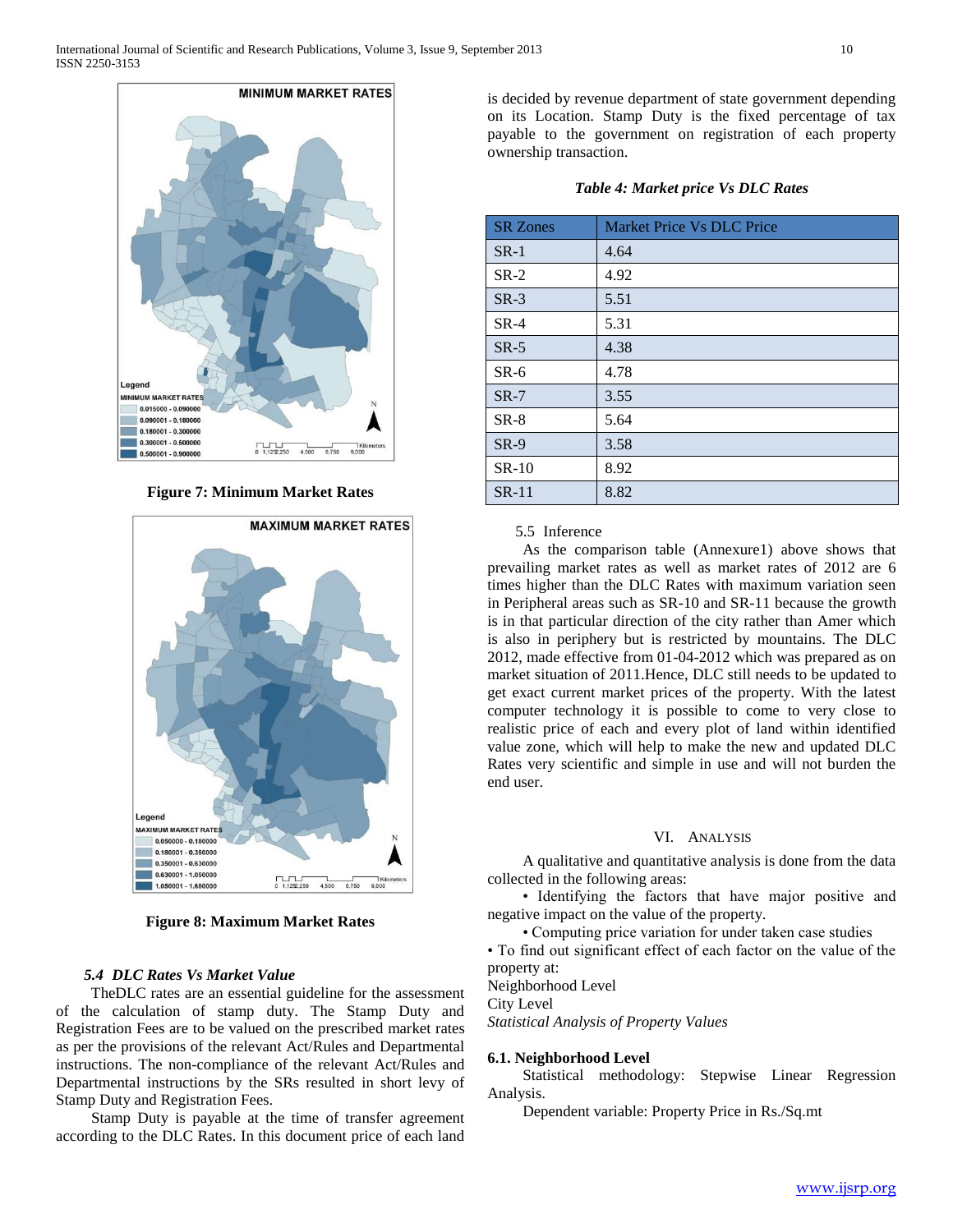Independent Variables Land use, Distance to main road, Quality of Air pollution, Traffic congestion, Distance to Kindergarten, Distance to School, Distance to office, Distance to temple, Distance to hospital, Distance to Police chowki, Distance to Park, Distance to convenient shopping, Distance to party plot, Distance to Bus stand, Distance to metro and auto stand.

 We have considered that the following factors may or may not affect the, value of the property. As we move close to the following factors the property values will: +ve: increase or -ve: decrease.

 So first correlation analysis is performed and then regression analysis is performed to understand the effect empirically.

# **Correlation Analysis**

 Through a correlation analysis is an attempt made to understand the relationship between the various factors and their influence on the property values. The basic objective of this exercise is to find out the parameters which affect the property values of residential properties within the JMC limit of Jaipur city. The exercise is done to see what variables are responsible for the impact on property values within the study area and to what level.

## *Table 5 : Variable significance at Neighborhood level*

| Independent<br><b>Variables</b>  | $(+ve$<br>or<br>-ve<br>value) | <b>Significance</b> |  |  |
|----------------------------------|-------------------------------|---------------------|--|--|
| <b>LANDUSE</b>                   | Negative                      | Significant         |  |  |
| <b>DIST_MAINRD</b>               | Positive                      | Significant         |  |  |
| <b>TRAFFCONGES</b><br>т          | Negative                      | Non Significant     |  |  |
| <b>DIST KG</b>                   | Negative                      | Non Significant     |  |  |
| <b>DIST_SCH</b>                  | Positive                      | Non Significant     |  |  |
| <b>DIST OFFC</b>                 | Positive                      | Non Significant     |  |  |
| <b>DIST_TEMPLE</b>               | Positive                      | Non Significant     |  |  |
| <b>DIST_HOSP</b>                 | Positive                      | Significant         |  |  |
| <b>DIST RECREAT</b>              | Positive                      | Significant         |  |  |
| <b>DIST PC</b>                   | Positive                      | Significant         |  |  |
| <b>DIST_PARK</b>                 | Negative                      | Significant         |  |  |
| <b>DIST SHPG</b>                 | Positive                      | Significant         |  |  |
| <b>DIST PARTY</b><br><b>PLOT</b> | Negative                      | Non Significant     |  |  |
| <b>DIST BS</b>                   | Positive                      | Non Significant     |  |  |
| <b>DIST_METRO</b>                | Positive                      | Significant         |  |  |
| <b>DIST_AUTO</b>                 | Positive                      | Non Significant     |  |  |

 A correlation matrix is compiled to find out the correlated variables and their degree of statistical significance. Only

significantly correlated variables are considered for further analysis i.e. for regression analysis.

 *Inference: From the correlation matrix (Annexure3) except distances from convenient shopping, recreational zone and metro station no other factor is showing significant correlation with current property price.*

 *Hence the results are showing non-significance after performing correlation so we further expand our study and will do regression analysis for the above dataset. .*

# **Step wise Linear Regression Analysis**

 A stepwise regression has been carried out on entire data set considering Property values as dependent variable (Y) and all the factors as independent variables (X). Stepwise regression when carried out in SPSS program, it removes the non significant variables automatically at the first stage and further subdivide the variables in to models that give the best fit result and hence a model with maximum number of significant variable with high *R2* value is achieved. This process is carried out for the dataset of Neighborhood level, to achieve significant results. The table shows results of four models.

# *Table 6: Results of Regression at Neighborhood level*

| <b>Model Summary</b>                                                       |                |                     |              |                         |                                                     |
|----------------------------------------------------------------------------|----------------|---------------------|--------------|-------------------------|-----------------------------------------------------|
| Model                                                                      |                | R                   | R.<br>Square | Adjusted<br>R<br>Square | Std. Error of the<br>Estimate                       |
|                                                                            | $\mathbf{1}$   | $.734$ <sup>a</sup> | .539         | .534                    | 154.239                                             |
| dimension0                                                                 | $\overline{2}$ | $.824^{b}$          | .679         | .671                    | 129.560                                             |
|                                                                            | 3              | .877 <sup>c</sup>   | .769         | .761                    | 110.370                                             |
|                                                                            | $\overline{4}$ | .886 <sup>d</sup>   | .785         | .775                    | 107.267                                             |
| a. Predictors: (Constant), DIST METRO                                      |                |                     |              |                         |                                                     |
|                                                                            |                |                     |              |                         | b. Predictors: (Constant), DIST_METRO, DIST_MAINRD  |
| c. Predictors: (Constant), DIST_METRO, DIST_MAINRD,<br><b>DIST RECREAT</b> |                |                     |              |                         |                                                     |
| DIST RECREAT, DIST TEMPLE.                                                 |                |                     |              |                         | d. Predictors: (Constant), DIST METRO, DIST MAINRD, |

 Out the above mentioned models, Model 4 is considered to be the most significant model as its  $R^2 = 0.785$  which means the model shows 78% of variation in property values is because of these four variables; Distance to Metro Station, Distance to Main Road , Distance to Temple and Distance to Recreational area. The equation we get here is:

 **Property Price (Y) = 234.98 + 0.180\*(D\_Metro Station) + 1.25\* (D\_Main Road) +0.284\* (D\_Recreational) +.197\*(D\_Temple)**

 *Equation 1: Regression equation for factors affecting property value at Neighborhood level*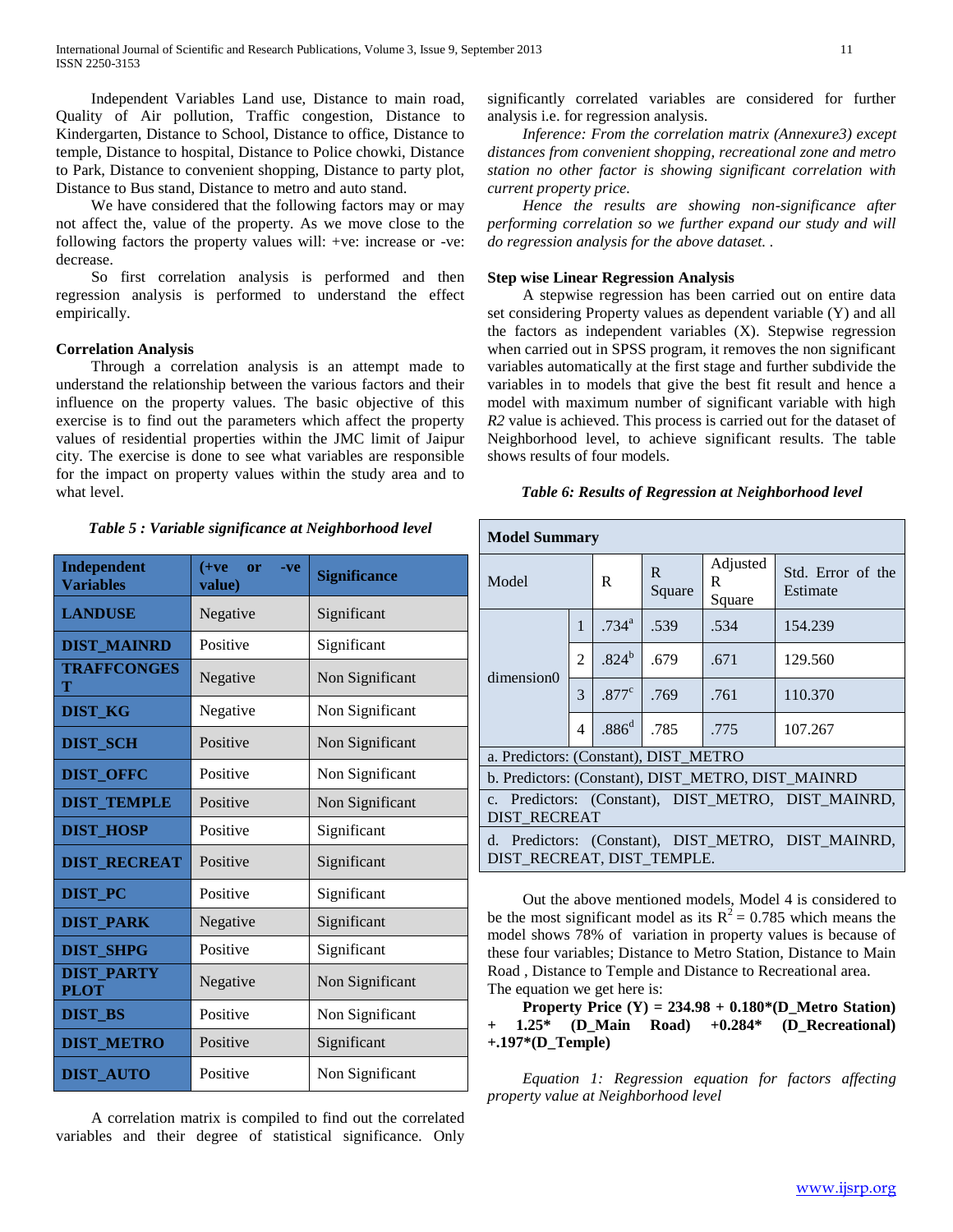To see the significance of the individual independent variable t test is done. Results show significant results for all 4 selected factors. (Refer Annexure 4)

 After achieving the results from the correlation and regression analysis, we can say that they are not completely matching the assumptions which were supposed and the result was inconclusive. Hence a clear result is not achieved which can help us to analyze the effect of the considered factors on the property values.

 Now to get a clearer result of these factors and to understand the effect and check their significance spatially, Geographically Weighted Regression (GWR) method in GIS is applied for detailed analysis.

# *6.2. City Level*

 Statistical methodology: Correlation and Regression Analysis.

Dependent variable: Property Price in Rs./Sq.mt

 Independent Variables: Distance from ISBT, Distance from open spaces, Distance form Railway station, Distance to Airport, Distance from Mall, Distance from National Highway, Distance from 4 main CBD of Jaipur that is Govind marg, JLN Road, MI Road and Sawai Man Singh road, Distance from Heritage structure and Distance from Hotel. We have considered that the following factors may or may not affect the value of the property. As we move close to the following factors the property values will: +ve: increase or -ve: decrease. So the correlation and regression analysis is performed to understand the effect empirically.

## **Correlation Analysis**

 Through a correlation analysis an attempt is made to understand the relationship between the various factors and their influence on the property values. The basic objective of this exercise is to find out what are the other parameters which affect the property values of residential properties at city level within the JMC limit of Jaipur city. The exercise is done to see what variables are responsible for the impact on property values within the study area.

| Independent<br><b>Variables</b> | $(+ve or -ve value)$ | <b>Significant / Non</b><br><b>Significant</b> |
|---------------------------------|----------------------|------------------------------------------------|
| <b>DISTOPENSPACE</b>            | Positive             | Non Significant                                |
| <b>DIST HOTEL</b>               | Positive             | Significant                                    |
| <b>DIST_MALL</b>                | Positive             | Significant                                    |
| <b>DIST TOURIST</b>             | Positive             | Non Significant                                |
| <b>DIST RS</b>                  | Positive             | Significant                                    |
| <b>DIST_ISBT</b>                | Positive             | Significant                                    |
| <b>DIST AIRPORT</b>             | Positive             | Significant                                    |
| <b>DIST NH</b>                  | Negative             | Non Significant                                |
| <b>DIST_JLNRD</b>               | Positive             | Significant                                    |
| <b>DISTMIRD</b>                 | Positive             | Significant                                    |

| Table 7: Significance of variables at city level |  |  |  |
|--------------------------------------------------|--|--|--|
|                                                  |  |  |  |

| <b>DIST SRSRD</b>   | Positive        | Significant |
|---------------------|-----------------|-------------|
| <b>DIST GOVMARG</b> | <b>Positive</b> | Significant |

 A correlation matrix is compiled to find out the correlated variables and their degree of statistical significance. Only significantly correlated variables are considered for further analysis i.e. for regression analysis

 Inference: *From the correlation matrix (Annexure 5) except distances from open space, heritage structure and National Highway all other factors are showing significant correlation with current property price*.

 But to confirm the result we further expand our study and will do regression analysis for the above dataset

## **Linear Regression Analysis**

 A stepwise regression has been carried out on entire data set of city level parameters. Considering Property values as dependent variable (Y) and all other the factors as independent variables (X).

 Stepwise regression when carried out in SPSS program, it removes the non significant variables automatically at the first stage and further subdivide the variables in to models that give the best fit result and hence a model with maximum number of significant variable with high  $R^2$  value is achieved.

 This process is carried out for the dataset at city level, to achieve significant results. The table shows results of four models.

## *Table 8: Regression result for variables at city level*

| <b>Model Summary</b>                                          |                |                   |        |                         |                  |
|---------------------------------------------------------------|----------------|-------------------|--------|-------------------------|------------------|
| Model                                                         |                | R                 | R      | Adjusted                | Std. Error<br>of |
|                                                               |                |                   | Square | R Square                | the Estimate     |
| dimension0                                                    |                | $.743^{\circ}$    | .552   | .547                    | 160.409          |
|                                                               | $\mathfrak{D}$ | $.859^{b}$        | .738   | .732                    | 123.363          |
|                                                               | 3              | $.905^{\circ}$    | .820   | .813                    | 102.930          |
|                                                               | 4              | .910 <sup>d</sup> | .828   | .820                    | 101.018          |
| a. Predictors: (Constant), DIST_SRSRD                         |                |                   |        |                         |                  |
| b. Predictors: (Constant), DIST SRSRD, DIST RS                |                |                   |        |                         |                  |
| Predictors:<br>C <sub>1</sub>                                 |                |                   |        | (Constant), DIST SRSRD, | DIST_RS,         |
| <b>DIST AIRPORT</b>                                           |                |                   |        |                         |                  |
| DIST RS.<br>DIST SRSRD,<br>Predictors: (Constant),<br>$d_{-}$ |                |                   |        |                         |                  |
| DIST_AIRPORT, DIST_HOTEL                                      |                |                   |        |                         |                  |

 Out the above mentioned models, Model 4 is considered to be the most significant model as its *R2***= 0.828** which means the model shows 83% of variation in property values because of these four variables; Distance to Airport, Distance to CBD Sawai Ram Singh Road, Distance to Railway Station and Distance to Hotel.

The equation we get here is:

**Property Price (Y) = 89.340 + 0.141\*(D\_Airport) + 0.179\* (D\_SRSRD) +0.143\* (D\_Railway Station) + .095\* (D\_Hotel)**

 *Equation 2: Equation showing relation between factors affecting and property value*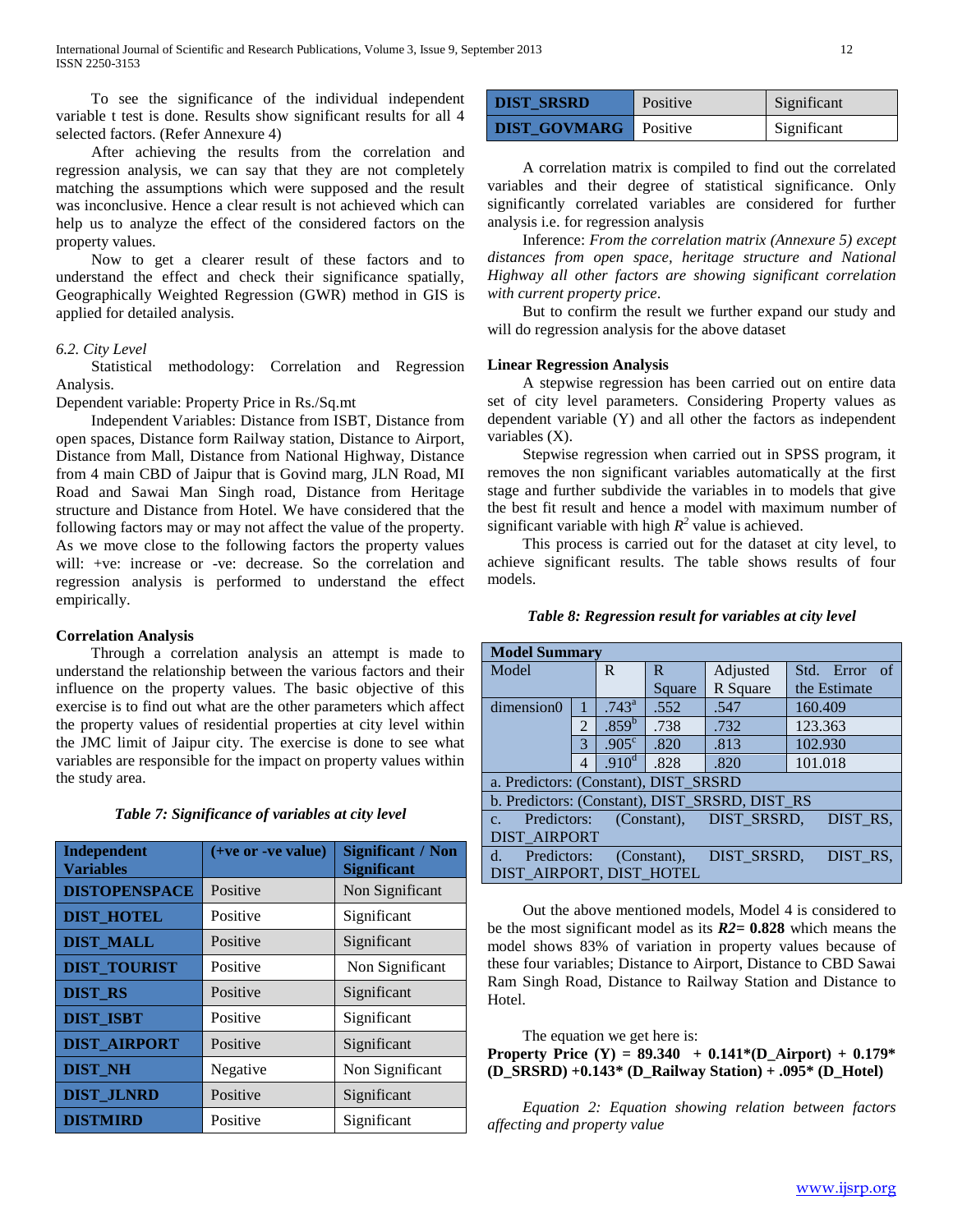International Journal of Scientific and Research Publications, Volume 3, Issue 9, September 2013 13 ISSN 2250-3153

 To see the significance of the individual independent variable *t* test is done. Results show significant results for all 4 selected factors. (Refer Annexure 6)

 *After achieving the results from the correlation and regression analysis, we can say that they are not completely matching the assumptions which were supposed and the result was inconclusive. Hence a clear result is not achieved which can help as to analysis the effect of the considered factors on the property values.*

 *This may be due to variation in property values from market values or some other factors may be included or excluded from the list of selected factors.*

 *Now to get a clearer result of these factors and to understand the effect and check their significance spatially, Geographically Weighted Regression (GWR) method in GIS is applied for detailed analysis.*

*6.3. Comparative analysis*

Conclusion for comparative analysis:

*Table 9: Comparison Table*

| <b>SR Zone</b>             | <b>Predicted value/DLC</b> | <b>Predicted Value/Market Value</b> |
|----------------------------|----------------------------|-------------------------------------|
| $SR-1$                     | 7.48                       | 0.83                                |
| $SR-2$                     | 5.41                       | 0.90                                |
| $SR-3$                     | 48.48                      | 0.91                                |
| $SR-4$                     | 12.58                      | 1.01                                |
| $SR-5$                     | 14.65                      | 0.83                                |
| $SR-6$                     | 35.70                      | 0.87                                |
| <b>SR-7</b>                | 47.18                      | 0.92                                |
| $SR-8$                     | 11.16                      | 0.92                                |
| $SR-9$ (Amer)              | 58.61                      | 0.91                                |
| <b>SR-10 (Sanganear 1)</b> | 258.46                     | 0.96                                |
| <b>SR-11 (Sanganear 2)</b> | 294.57                     | 0.94                                |
| <b>Total</b>               | 72.21                      | 0.91                                |

 After getting the equation for determining the property value, the predicted values were calculated for the properties surveyed (Annexure), after calculating the values all the three values that is market value ( value on which the property was bought), DLC value ( value of the property based on the ASR rates), and Predicted values ( calculated from the equation 2)

 When evaluated it was seen that PV were on an average 72 times more than the DLC value. This may be due to variation in property values from market values or some other factors may be included or excluded from the list of selected factors. The maximum difference could be seen in the peripheral areas such as SR 10 and SR 11, this is mainly because the new development coming up and these are the areas where the recent release of land by JDA has taken place, which further in long run can give high returns in contrast to areas like SR-1and SR-2 where there is hardly any land available and prices are very high.

 The difference can also be seen in SR 3 and SR-7 which also lies in the peripheral areas, but the difference is less as compared to SR-10 and SR-11 because the development in these areas started long back thus leading to little high prices which might be out of affordability limits of many people.

 The difference between the Market value and Predicted value (Annexure) doesn't vary much and more or less same in all the Sub registrar zones.

 *Thus it can be seen that the DLC revision is more required in the peripheral areas rather than in the core part of the city where the average difference is 250 times in comparison with the core city where the difference is 10 times on an average.*

### VII. CONCLUSIONS

 The research is a pragmatic approach to the study of factors influencing values of residential properties. It also includes the study of recent trends in property values within city. The study is based on the physical survey, replies received from the valuers, builders and other observations made with reference to the prevailing property values and market conditions. Identified factors within the undertaken study areas are done through physical survey, where as recent property trends within Jaipur city and significance of identified factors are concluded.

 The development of garden, provision of basic amenities, social infrastructure, housing quality, transportation connectivity, environmental quality, recreational facilities and future price appreciation are the governing factors for the skyrocketed prices within the study areas.

 The study is indicative that prevailing market rates are very much higher than property rates given in the Annual Statement of Rates (DLC Rates). As per the DLC, property rates given are still need to be revised as per market values prevailing within the area. Findings indicate the rates provided in DLC needs have to be increased by 70-80 times more to achieve present market value.

 At city level the factors that affect the residential property value revealed from the results of correlation and regression are distance from CBD SRS Road, distance from Hotel, distance from Railway Station and distance from Airport together showed a positive significance up to 83%, which suggests as the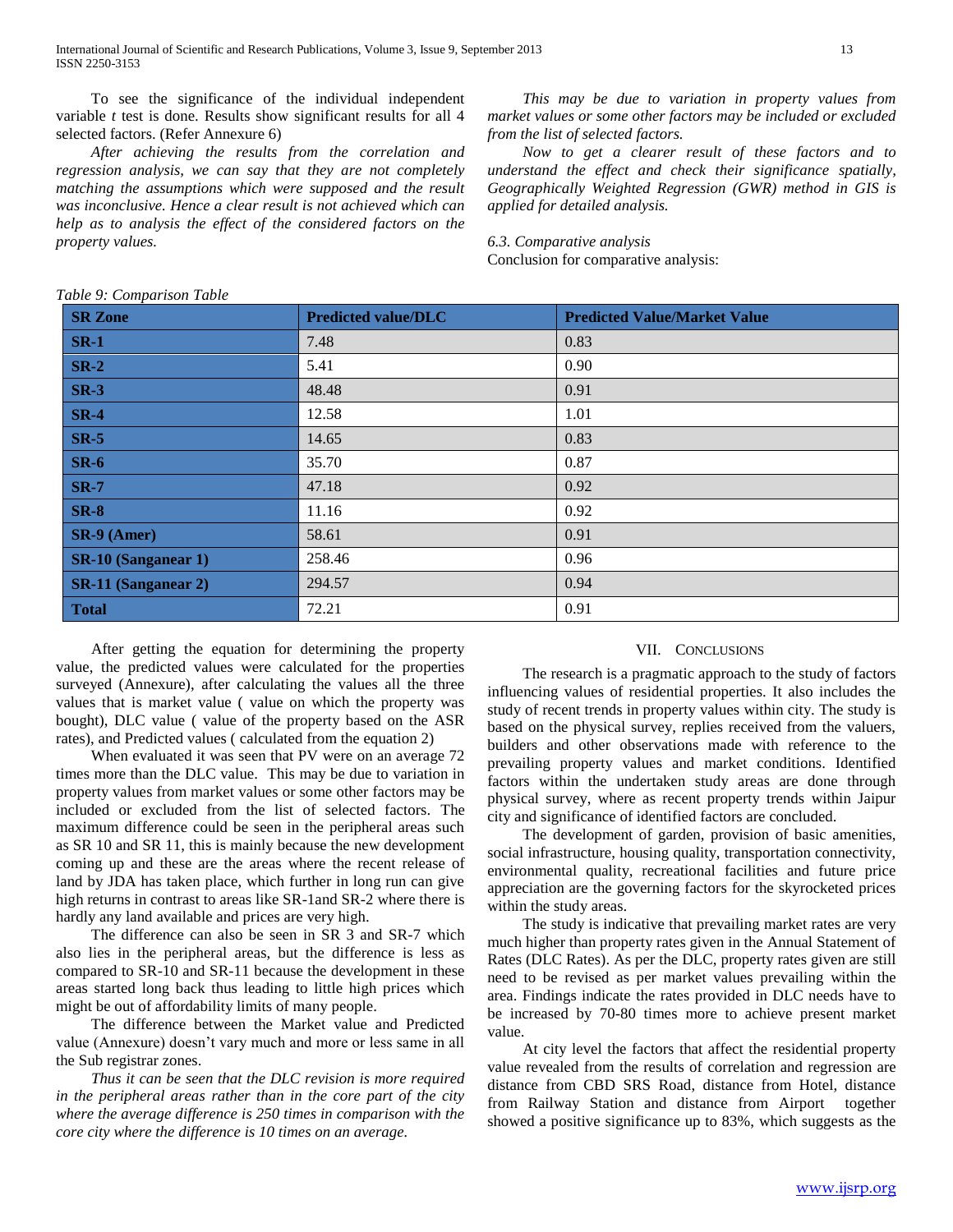distance between properties and these factors increases the prices also increases

 These factors influence the market value of the properties taken in to consideration in a positive way. From the study it is evident that distance from these factors has a positive impact on the value.

 At property level the factors that affect the residential property value revealed from the results of correlation and regression analysis are distance from temple, distance from metro stations, distance from recreational zone and distance of the property from main road together showed a positive significance up to 76%, which suggests as the distance between properties and these factors increases the prices also increases

 In many case it is also observed that factors which can be seen as pull factors for high value of properties in prevailing market came out to be non significant after applying statistical methods of correlation and regression to calculate their impact.

## VIII. SUGGESTIONS AND RECOMMENDATIONS

 The valuation method discussed above is theoretical approaches to the question of value and help you estimate the worth of a property in accordance with your preferences and needs. In practice, however, it is the free market, i.e. the forces of supply and demand, which decide what amount of money a house changes hands for.

 There may be a substantial gap between subjective valuations and the fluctuations of the free market. Thus, the subjective value of a property does not always correspond to its actual price. The forces of supply and demand cannot be scientifically predicted. Every property valuation can only ever be a guideline to what the house will eventually change hands for.

 Thinking about to use for government, a standard valuation methodology should be derived from the in depth research of such topics, so that

- Difference in property price can be calculated, that is where the property price in a particular city is more and where it is less and what are the attributes contributions in this variation.
- Significance of each attribute on the value and finding out of magnitude of each factor affecting the property value can make the valuation of real property more precise and clear.
- Standard indicators should be setup, which can indicate by what amount the factor influence the value will control the property market. The objective behind it is to assist citizen to arrive at an appropriate methodology for their property valuation. It will enable to reveal the property values for every location or specified area within an administrative boundary.
- Significance of each factor should be minutely studies, since in case of every different property, the set of indicators affecting would be different, so that while performing such analysis will result in very appropriate factors that, affect the value of the property and minimize the inaccuracy in calculation or estimating the property values.

 To have a fair amount in the registration process, this study is also important, as it can further help in updating the DLC rates at regular interval, so that it can reach the real and actual market scenario.

#### ACKNOWLEDGEMENTS

 Apart from the efforts, the success of any project depends largely on the encouragement and guidelines of many others. I take this opportunity to express my gratitude to the people who have been instrumental in the successful completion of this research. I would like to show my greatest appreciation to Prof. Ajay Katuri. I can't be thankful enough for his tremendous support and help. Without his encouragement and guidance this project would not have materialized.

 The blessing and support received from all the family members especially my parents, brother Kushagra and sister Aarushi and friends Bhringraj, Ritu, Karan, Priyanka and Praschaya who contributed to this project in one or the other way, was vital for the success of the project. I am grateful for their constant support and help.

# ABOUT THE AUTHOR

 The author is a student of CEPT University, Ahmedabad, perusing masters in planning with specialization in Housing with her real roots in architecture from Aayojana School of Architecture, Jaipur. The interest of author lies in Real estate as this sector of industry is currently driving the economy.

## **REFERENCES**

- [1] *Abraham, J., and P. Hendershott. 1996. "Bubbles in Metropolitan, Housing Markets." Journal of Housing Research 7 (2): 191–207.*
- [2] *Aoki, K., J. Proudman, and G. Vlieghe. 2004. "House Prices,Consumption and Monetary Policy: A Financial Accelerator Approach." Journal of Financial Intermediation 13 (4): 414–35.*
- [3] *Anglin, P. M. and R. Gencay (1996), Semiparametric estimation of a hedonicprice function. Journal of Applied Econometrics, 11: 633-648.*
- [4] *Arthur Grimes and Yun Liang (August 2007), Spatial Determinants of Land Values in Auckland: Does the Metropolitan Urban Limit Have an Effect? Motu Working Paper 07-09, Motu Economic and Public Policy Research Thesis)., New Zealand.*
- [5] *Ayuso, J., and F. Restoy. 2006. "House Prices and Rents: An Equilibrium Asset Pricing Approach." Journal of Empirical Finance 13 (3): 371–88.*
- [6] *Bahar Bulut, Novruz Allahverdđ, Humar Kahramanli and Sukran Yalpir," A Residential real-estate valuation model with reduced attributes", International Journal of Mathematical models and Methods in Applied Sciences, 5(3):2011, p 586-593.*
- [7] *Bahar Bulut, Novruz Allahverd, Humar Kahramanli and Sukran Yalpir, "Residential Property valuation using geographical Information System", Bulletin Geoinformasi, 2(2):2008, p 249-266.*
- [8] *Benjamin, D. John (2003), "The Environment and Performance of Real Estate", Journal of Real Estate Literature, Vol. No. 11, Page 279 to 324.*
- [9] *Can, A. 1992. Specification and estimation of hedonic housing price models. Regional Science and Urban Economics 22: 453-477.*
- [10] *Colwell P. F. and H. J. Munneke (1999), Land price and land assembly in the CBD, Journal of Real Estate Finance and Economics, 18(2): 163-180.*
- [11] *D.M. Grether and Peter Mieszkowski, "Determinants of Real Estate Values", Journal of Urban Economics, 1:1974, p 127-146*